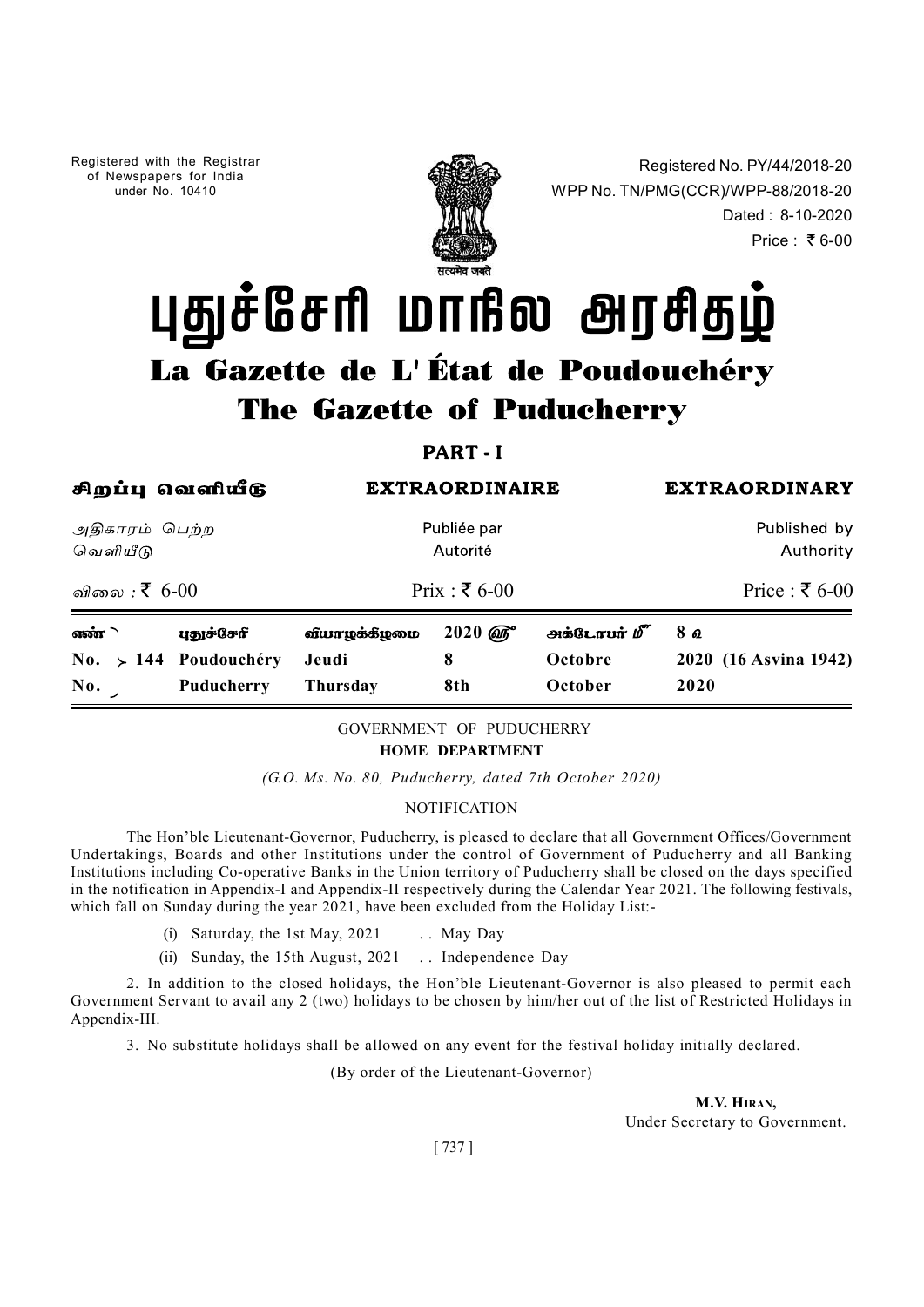# APPENDIX – I

# **NOTIFICATION**

THE CALCENTE DE L'ETAT [PART-I]<br>
APPENDIX – I<br>
NOTIFICATION<br>
In exercise of the nowers conferred by the explanation to section 25 of the Negotiable Instruments In exercise of the powers conferred by the explanation to section 25 of the Negotiable Instruments Act, 1881 (No. XXVI of 1881), read with the notification of the Government of India, Ministry of Home Affairs, EXECT IS CONSIDENT IN A GAZETTE DE L'ETAT (PART-<br>
NOTIFICATION<br>
In exercise of the powers conferred by the explanation to section 25 of the Negotiable Instruments<br>
Act, 1881 (No. XXVI of 1881), read with the notification o The UETAT FOR UETAT (PART-THE PURITE OF UNITED APPENDUX - 1<br>
NOTIFICATION<br>
The exercise of the powers conferred by the explanation to section 25 of the Negotiable Instruments<br>
Act, 1881 (No. XXVI of 1881), read with the n for all Government Offices/Institutions under the control of the Government of Union territory of Puducherry for the purpose of that section. LA GAZETTE DE L'ETAT<br>
MPTENDIX-I<br>
MOTIFICATION<br>
In exercise of the powers conferred by the explanation to section 25 of the Negotiable I:<br>
(No. XXVI of 1881), read with the notification of the Government of India, Ministry

# PUBLIC HOLIDAYS – 2021

|                | LA GAZETTE DE L'ETAT                                                                                                                                                                                                                                                                                                                                                                                                                                                                                                                                                |                        |                                                                | $[$ Part-I |
|----------------|---------------------------------------------------------------------------------------------------------------------------------------------------------------------------------------------------------------------------------------------------------------------------------------------------------------------------------------------------------------------------------------------------------------------------------------------------------------------------------------------------------------------------------------------------------------------|------------------------|----------------------------------------------------------------|------------|
|                |                                                                                                                                                                                                                                                                                                                                                                                                                                                                                                                                                                     | <b>APPENDIX - I</b>    |                                                                |            |
|                |                                                                                                                                                                                                                                                                                                                                                                                                                                                                                                                                                                     | <b>NOTIFICATION</b>    |                                                                |            |
|                | In exercise of the powers conferred by the explanation to section 25 of the Negotiable Instruments<br>881 (No. XXVI of 1881), read with the notification of the Government of India, Ministry of Home Affairs,<br>No. F.G.P.54/99636/701, dated 31-12-1955, the Hon'ble Lieutenant-Governor of the Union territory of<br>cherry hereby declares the undermentioned days in the Calendar Year 2021 shall be Public Holidays<br>1 Government Offices/Institutions under the control of the Government of Union territory of Puducherry for<br>urpose of that section. |                        |                                                                |            |
|                | <b>PUBLIC HOLIDAYS - 2021</b>                                                                                                                                                                                                                                                                                                                                                                                                                                                                                                                                       |                        |                                                                |            |
| (i)            | PUDUCHERRY AND KARAIKAL REGIONS                                                                                                                                                                                                                                                                                                                                                                                                                                                                                                                                     |                        |                                                                |            |
| $\mathbf{I}$ . | Friday, the 1st January 2021                                                                                                                                                                                                                                                                                                                                                                                                                                                                                                                                        | $\ddot{\phantom{a}}$   | New Year's Day                                                 |            |
| 2.             | Thursday, the 14th January 2021                                                                                                                                                                                                                                                                                                                                                                                                                                                                                                                                     | $\ddotsc$              | Pongal/Makara Sankaranthi                                      |            |
| 3.             | Friday, the 15th January 2021                                                                                                                                                                                                                                                                                                                                                                                                                                                                                                                                       | $\ddotsc$              | Thiruvalluvar Day/Mattu Pongal                                 |            |
| 4.             | Tuesday, the 26th January 2021                                                                                                                                                                                                                                                                                                                                                                                                                                                                                                                                      | $\ddotsc$              | Republic Day                                                   |            |
| 5.             | Friday, the 2nd April 2021                                                                                                                                                                                                                                                                                                                                                                                                                                                                                                                                          | $\ddotsc$              | Good Friday                                                    |            |
| 6.             | Wednesday, the 14th April 2021                                                                                                                                                                                                                                                                                                                                                                                                                                                                                                                                      | $\ddot{\phantom{0}}$   | Tamil New Year's Day/Vishu 1st Day/<br>Dr. Ambedkar's Birthday |            |
| 7.             | Friday, the 14th May 2021                                                                                                                                                                                                                                                                                                                                                                                                                                                                                                                                           | $\ddotsc$              | Ramzan (Id-ul-Fitr)*                                           |            |
| 8.             | Wednesday, the 21st July 2021                                                                                                                                                                                                                                                                                                                                                                                                                                                                                                                                       | $\ddotsc$              | Bakrid (Id-ul-Alha)*                                           |            |
| 9.             | Monday, the 16th August 2021                                                                                                                                                                                                                                                                                                                                                                                                                                                                                                                                        | $\ddot{\phantom{1}}$ . | De jure Transfer Day                                           |            |
| 10.            | Friday, the 10th September 2021                                                                                                                                                                                                                                                                                                                                                                                                                                                                                                                                     |                        | Vinayaga Chathurthi/Ganesha Chathurthi                         |            |
| 11.            | Saturday, the 2nd October 2021                                                                                                                                                                                                                                                                                                                                                                                                                                                                                                                                      | $\ddotsc$              | Gandhi Jayanthi                                                |            |
| 12.            | Thursday, the 14th October 2021                                                                                                                                                                                                                                                                                                                                                                                                                                                                                                                                     | $\ddot{\phantom{1}}$ . | Mahanavami/Saraswathi Pooja/Ayudha Pooja                       |            |
| 13.            | Tuesday, the 19th October 2021                                                                                                                                                                                                                                                                                                                                                                                                                                                                                                                                      | $\ddot{\phantom{1}}$ . | Milad-Un-Nabi (Birthday of Prophet<br>Mohammad)*               |            |
| 14.            | Monday, the 1st November 2021                                                                                                                                                                                                                                                                                                                                                                                                                                                                                                                                       | $\ddotsc$              | Puducherry Liberation Day                                      |            |
| 15.            | Thursday, the 4th November 2021                                                                                                                                                                                                                                                                                                                                                                                                                                                                                                                                     | $\ddotsc$              | Deepavali                                                      |            |
| 16.            | Saturday, the 25th December 2021                                                                                                                                                                                                                                                                                                                                                                                                                                                                                                                                    | $\ddot{\phantom{0}}$   | Christmas                                                      |            |
| (i)            | <b>MAHE REGION</b>                                                                                                                                                                                                                                                                                                                                                                                                                                                                                                                                                  |                        |                                                                |            |
| 1.             | Friday, the 1st January 2021                                                                                                                                                                                                                                                                                                                                                                                                                                                                                                                                        | $\sim$ $\sim$          | New Year's Day                                                 |            |
|                | Tuesday, the 26th January 2021                                                                                                                                                                                                                                                                                                                                                                                                                                                                                                                                      | $\ddotsc$              | Republic Day                                                   |            |
| 2.             |                                                                                                                                                                                                                                                                                                                                                                                                                                                                                                                                                                     |                        | Good Friday                                                    |            |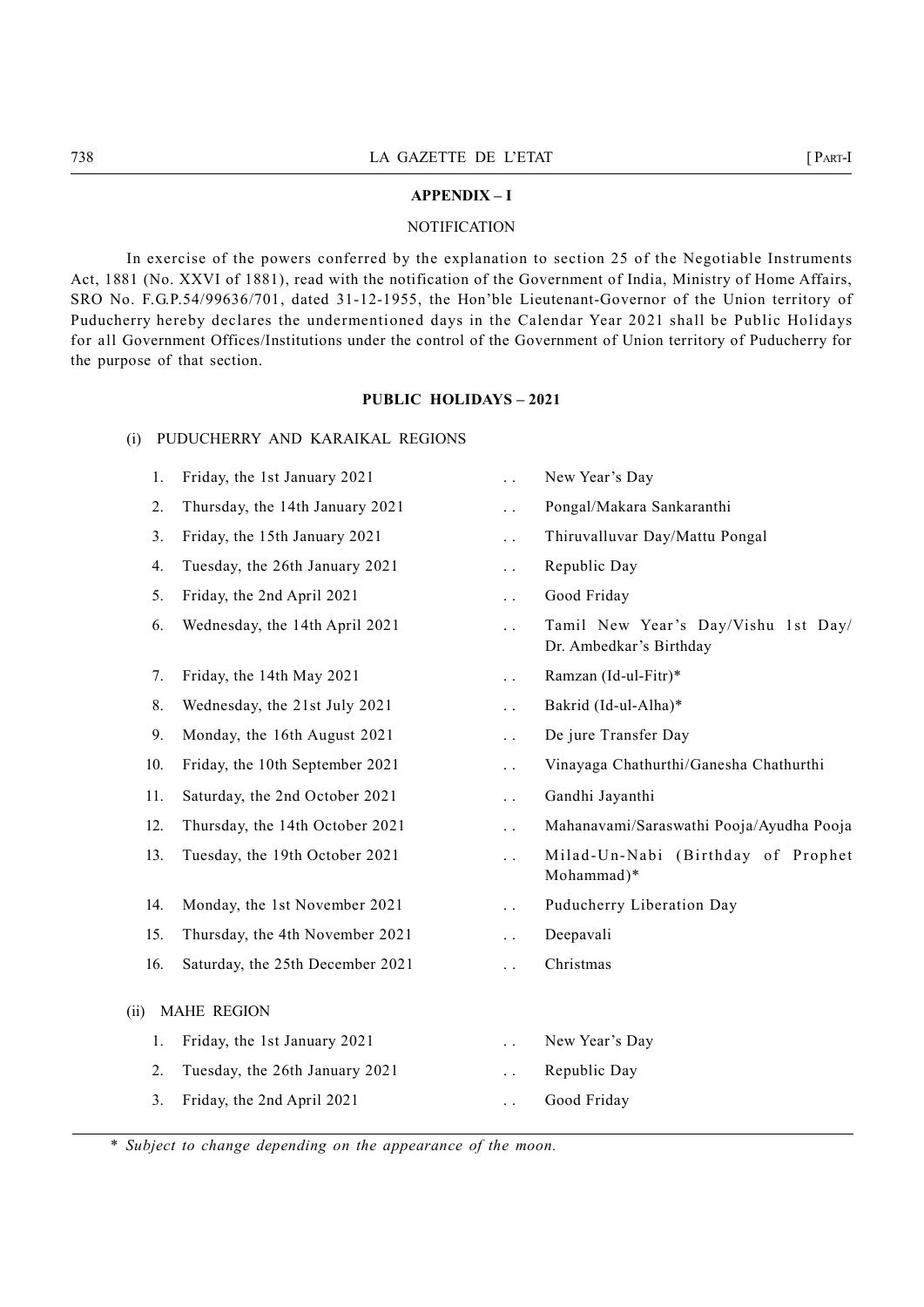| $PART-I]$ | LA GAZETTE DE L'ETAT             |                                                  | 739                                                            |
|-----------|----------------------------------|--------------------------------------------------|----------------------------------------------------------------|
| 4.        | Wednesday, the 14th April 2021   | $\ddot{\phantom{0}}$                             | Tamil New Year's Day/Vishu 1st Day/<br>Dr. Ambedkar's Birthday |
| 5.        | Thursday, the 15th April 2021    | $\ddot{\phantom{0}}$                             | Vishu 2nd Day                                                  |
| 6.        | Thursday, the 13th May 2021      | $\ddots$                                         | Ramzan (Id-ul-Fitr)*                                           |
| 7.        | Tuesday, the 20th July 2021      | $\ddots$                                         | Bakrid (Id-ul-Alha)*                                           |
| 8.        | Monday, the 16th August 2021     | $\ddots$                                         | De jure Transfer Day                                           |
| 9.        | Friday, the 20th August 2021     | $\ddots$                                         | Onam 1st Day                                                   |
| 10.       | Saturday, the 21st August 2021   | $\ddots$                                         | Onam 2nd Day                                                   |
| 11.       | Saturday, the 2nd October 2021   | $\ddots$                                         | Gandhi Jayanthi                                                |
| 12.       | Thursday, the 14th October 2021  | $\ddots$                                         | Mahanavami/Saraswathi Pooja/Ayudha Pooja                       |
| 13.       | Friday, the 15th October 2021    | $\ddot{\phantom{0}}$                             | St. Theresa Festival                                           |
| 14.       | Tuesday, the 19th October 2021   | $\ddotsc$                                        | Milad-Un-Nabi (Birthday of Prophet<br>Mohammad)*               |
| 15.       | Monday, the 1st November 2021    | $\ddot{\phantom{0}}$                             | Puducherry Liberation Day                                      |
| 16.       | Saturday, the 25th December 2021 | $\ddot{\phantom{0}}$                             | Christmas                                                      |
|           | (iii) YANAM REGION               |                                                  |                                                                |
| 1.        | Friday, the 1st January 2021     |                                                  | New Year's Day                                                 |
|           | Thursday, the 14th January 2021  | $\ddot{\phantom{a}}$ .                           | Pongal/Makara Sankaranthi                                      |
| 2.        | Tuesday, the 26th January 2021   | $\ddot{\phantom{0}}$ .                           | Republic Day                                                   |
| 3.        | Friday, the 2nd April 2021       | $\ddot{\phantom{1}}$ .                           | Good Friday                                                    |
| 4.        | Tuesday, the 13th April 2021     | $\ddotsc$                                        | Telugu New Year's Day (Ugadi festival)                         |
| 5.<br>6.  | Wednesday, the 14th April 2021   | $\ddot{\phantom{1}}$ .<br>$\ddot{\phantom{0}}$   | Tamil New Year's Day/Vishu 1st Day/<br>Dr. Ambedkar's Birthday |
| 7.        | Friday, the 14th May 2021        | $\ddot{\phantom{0}}$                             | Ramzan (Id-ul-Fitr)*                                           |
| 8.        | Wednesday, the 21st July 2021    | $\ddot{\phantom{0}}$                             | Bakrid (Id-ul-Alha)*                                           |
| 9.        | Monday, the 16th August 2021     | $\ddot{\phantom{a}}$ .                           | De jure Transfer Day                                           |
| 10.       | Friday, the 10th September 2021  |                                                  | Vinayaga Chathurthi/Ganesha Chathurthi                         |
| 11.       | Saturday, the 2nd October 2021   | $\ddot{\phantom{a}}$ .<br>$\ddot{\phantom{1}}$ . | Gandhi Jayanthi                                                |
| 12.       | Thursday, the 14th October 2021  | $\ddot{\phantom{0}}$                             | Mahanavami/Saraswathi Pooja/Ayudha Pooja                       |
| 13.       | Tuesday, the 19th October 2021   | $\ddot{\phantom{a}}$ .                           | Milad-Un-Nabi (Birthday of Prophet                             |
|           |                                  |                                                  | Mohammad)*                                                     |
| 14.       | Monday, the 1st November 2021    | $\ddot{\phantom{0}}$                             | Puducherry Liberation Day                                      |
| 15.       | Thursday, the 4th November 2021  | $\ddot{\phantom{0}}$                             | Deepavali                                                      |
| 16.       | Saturday, the 25th December 2021 | $\ddot{\phantom{0}}$                             | Christmas                                                      |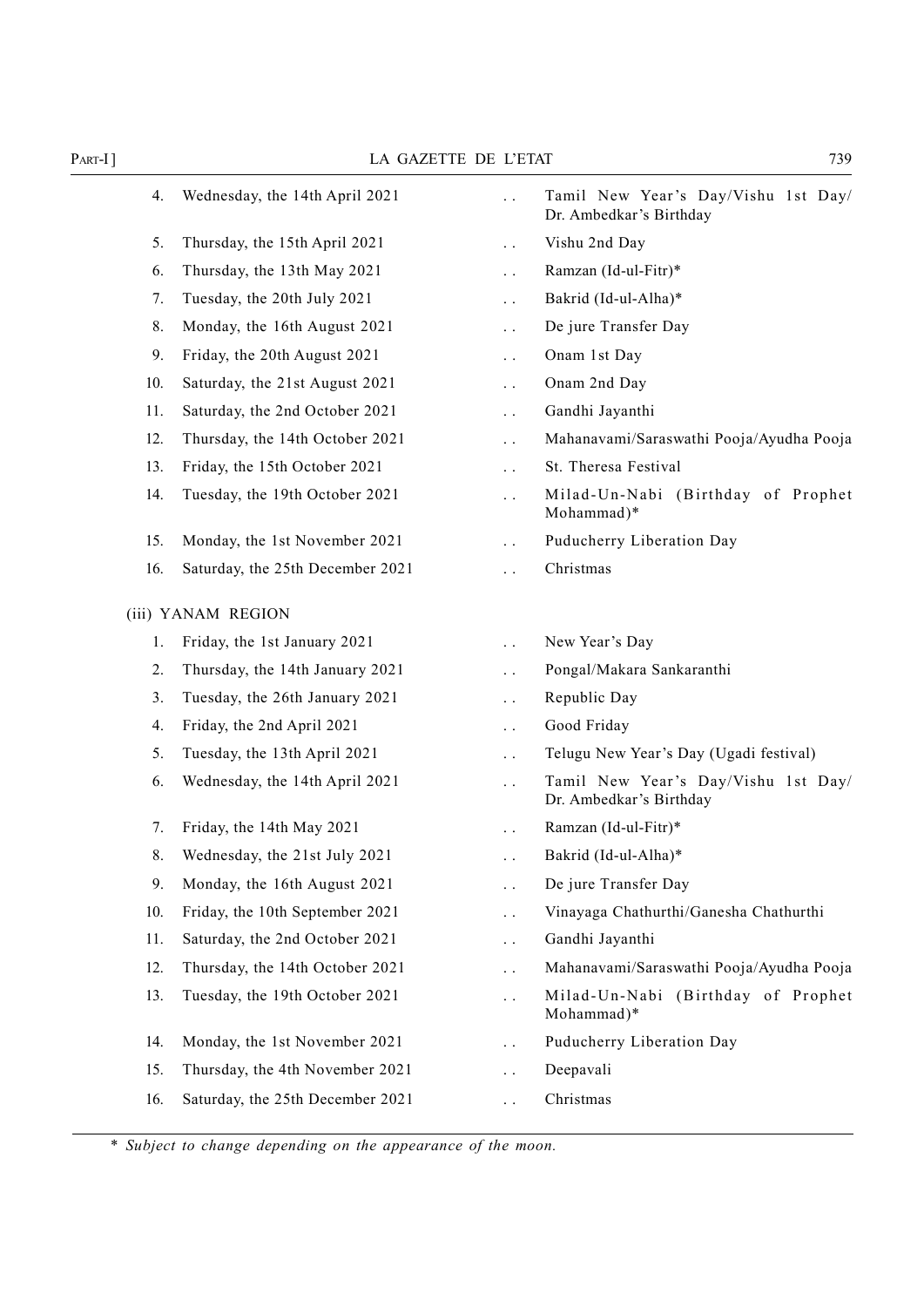# APPENDIX – II

# **NOTIFICATION**

THE CALCENTE DE L'ETAT [PART-I]<br>
APPENDIX – II<br>
NOTIFICATION<br>
In exercise of the powers conferred by the explanation to section 25 of the Negotiable Instruments Act, 1881 In exercise of the powers conferred by the explanation to section 25 of the Negotiable Instruments Act, 1881 (No. XXVI of 1881), read with the notification of the Government of India, Ministry of Home Affairs, SRO No. F.G.P.54/ 99636/701, dated 31-12-1955, the Hon'ble Lieutenant-Governor of the Union territory of Puducherry hereby declares the undermentioned days in the Calendar Year 2021 shall be Holidays for all Banking Institutions including Co-operative Banks in the Union territory of Puducherry. LA GAZETTE DE L'ETAT<br>
MOTIFICATION<br>
In exercise of the powers conferred by the explanation to section 25 of the Negotiable Instrument<br>
VI of 1881), read with the notification of the Government of India, Ministry of Home Af 1. Friday, the 1st January 2021<br>
2. Thirds, the 1st January 2021<br>
2. This January 2021<br>
2. This January 2021<br>
2. This January 2021<br>
2. This January 2021<br>
2. This January 2021<br>
2. This January 2021<br>
2. This January 2021<br>
2. 2. Thursday, the 14th January 2021 . . Pongal/Makara Sankaranthi 3. Friday, the 15th January 2021<br>3. Friday, the 15th January 2021<br>3. Friday, the 15th January 2021<br>11. Friday, Stratewith the notification of the information of India, Ministry of Fuendalistics, SRO No. F.C.<br>19. Friday, Th 1. CALCTIVE DE L'ETAT (PART-1 MONTENT)<br>
2. THE SOLUTE APPENDIX - II<br>
NOTIFICATION<br>
2. NOTIFICATION<br>
2. ACTE ANSIS (FIRSI), read with the notification of the Government of India, Ministry of Home Affairs, SRO No. F.G.P.54/<br> EXAMPLE DE L'ETAT [PART-<br>
RPENDIX – II<br>
NOTIFICATION<br>
NOTIFICATION<br>
REGISE), read with the notification of the Government of India, Ministry of Home Affairs, SRO No. F.G.P.54/<br>
dated 31-12-1355, the Holi Leutentan-Governme **EXECTE APPENDIX - II**<br>
NOTIFICATION<br>
NOTIFICATION<br>
INCORTED SOFT IRESI), read with the notification of the Government of India, Ministry of Home Affairs, SRO No. F.G.P.54/<br>
1861, read with the notification of the Governme Xerisies of the powers conferred by the cylindric section 25 of the Negotiable Instruments Act, 1881<br>
1881), read with the notification of the Government of India, Ministry of Pome Affairs, SRO No. F.G.P.54/<br>
2021 comment 1881), read with the notification of the Government of India, Ministry of Home Affairs, SRO No. F.G.P.54/<br>
188. Friday, Sre Hom ble Lieutenant-Governor of the Union territory of Paducherry, hereby declares<br>
189. Friday, t 9. Headware 31:12-1995, the Hom'ble Lieutenant-Governor of the Union territory of Pulueherry hereby declares<br>
19. Headware Poisson in the Calendar Year 2021 shall be Holidays for all Banking Institutions including<br>
19. Hea 10. Finday, the 14th April 2021<br>
10. Monday Sandwale Rections<br>
1. Friday, the 14th January 2021<br>
2. Thursday, the 14th January 2021<br>
2. Thursday, the 15th January 2021<br>
1. The Vear's Day<br>
1. The sady, the 15th August 2021<br>

# PUBLIC HOLIDAYS – 2021

- 
- 
- 
- 
- 
- 
- 
- 
- 
- 
- 
- 
- 
- 
- 
- 
- 
- 
- 1. Wednesday, the 14th April 2021<br>
1. Wednesday, the 14th April 2021<br>
1. Tamil New Year's Day<br>
1. Priday, the 14th May 2021<br>
1. Emid New Year's Birthday<br>
1. Priday, the 16th August 2021<br>
1. Eriday, the 16th August 2021<br>
1. 11. Friday, the 10th September 2021 ... Vinayaga Ch<br>
12. Saturday, the 2nd October 2021 ... Gandhi Jayar<br>
13. Thursday, the 14th October 2021 ... Mahanavami<br>
14. Tuesday, the 19th October 2021 ... Milad-Un-1<br>
Mohammad<br>
15.
	-
	-
	-

- 
- 
- 
- 
- Dr. Ambedkar's Birthday PUBLIC HOLIDAYS - 2021<br>
11. Friday, the 1st January 2021<br>
2. Thursday, the 14th January 2021<br>
2. Thursday, the 14th January 2021<br>
3. Friday, the 15th January 2021<br>
4. Tuesday, the 26th January 2021<br>
5. Thursday, the 26th J
	-
	-
	-
	-
	- -
- 12. Saturday, the 2nd October 2021 . . Gandhi Jayanthi 13. Thursday, the 14th October 2021 . . Mahanavami/Saraswathi Pooja/Ayudha Pooja 14. Tuesday, the 19th October 2021 . . Milad-Un-Na bi (B irthd ay of Pr ophe t Mohammad)\* 15. Monday, the 1st November 2021 . . Puducherry Liberation Day 16. Thursday, the 4th November 2021 . . Deepavali 5. Thursday, the 1st April 2021 ... Annual Closing of Bank Accounts<br>
6. Friday, the 2nd April 2021 ... Good Friday<br>
7. Wednesday, the 14th April 2021 ... Tamil New Year's Day/Vishu 1st Day/<br>
Dr. Ambedkar's Birthday<br>
8. Fri 1. Friday, the 14th May 2021<br>
1. Friday, the 14th May 2021<br>
1. Ramzan (Id-ul-Fitr)\*<br>
1. Friday, the 16th August 2021<br>
1. Friday, the 16th August 2021<br>
1. Triang, the 16th September 2021<br>
1. Thursday, the 19th October 2021<br> 2. Tuesday, the 26th January 2021 . . Republic Day 3. Wednesday, the 21st July 2021 . Bakrid (Id-ul-Alha)\*<br>
3. Monday, the 10th August 2021 . De jure Transfer Day<br>
1. Friday, the 10th September 2021 . . Vinayaga Chathurthi/Ganesha Chathurthi<br>
2. Saturday, the 14th October 4. Friday, the 2nd April 2021 . . Good Friday
	-
	-
	-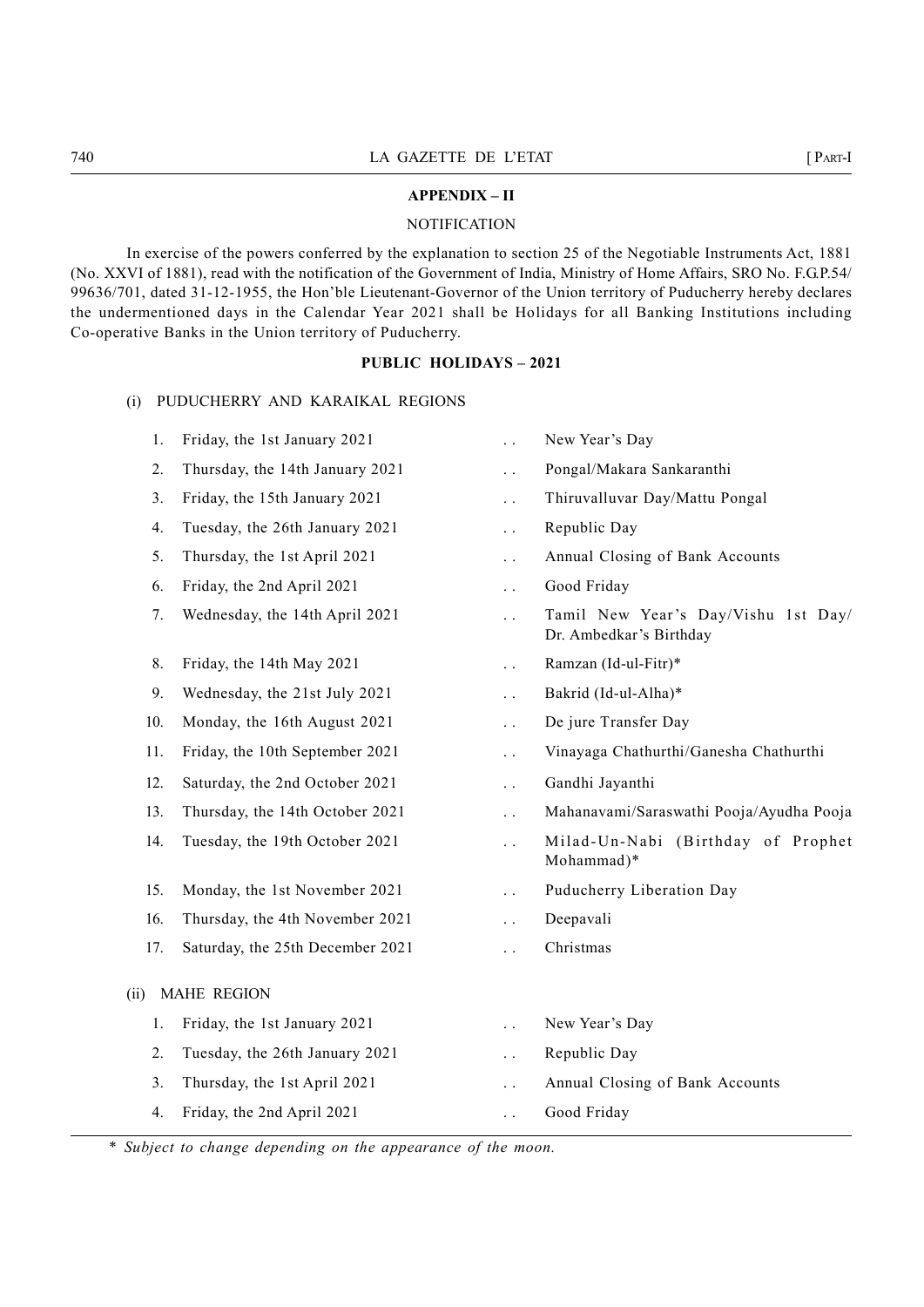PART-I]<br>
LA GAZETTE DE L'ETAT 741<br>
5. Wednesday, the 14th April 2021 ... Tamil New Year's Day/Vishu 1st Day/<br>
Dr. Ambedkar's Birthday<br>
6. Thursday, the 15th April 2021 ... Vishu 2nd Day 5. Wednesday, the 14th April 2021 . . Tamil New Year 's Day/Vishu 1st Day/ Dr. Ambedkar's Birthday Example 19th April 2021<br>
14th April 2021 ... Tamil New Year's Day/Vishu 1st Day<br>
16. Thursday, the 15th April 2021 ... Vishu 2nd Day<br>
16. Thursday, the 13th May 2021 ... Namzan (Id-ul-Fitr)\*<br>
18. Tuesday, the 20th July 202 7. Thursday, the 13th May 2021 . . Ramzan (Id-ul-Fitr)\* 8. Tuesday, the 20th July 2021 . . Bakrid (Id-ul-Alha)\* 9. Monday, the 16th August 2021 . . De jure Transfer Day 10. Friday, the 20th August 2021 . . Onam 1st Day 11. Saturday, the 21st August 2021 . . Onam 2nd Day 12. Saturday, the 2nd October 2021 . . Gandhi Jayanthi 13. Thursday, the 14th October 2021 . . Mahanavami/Saraswathi Pooja/Ayudha Pooja 14. Friday, the 15th October 2021 . . St. Theresa Festival 15. Tuesday, the 19th October 2021 . . Milad-Un-Na bi (B irthd ay of Pr ophe t Mohammad)\* 16. Monday, the 1st November 2021 . . Puducherry Liberation Day 17. Saturday, the 25th December 2021 . . Christmas (iii) YANAM REGION 1. Thursday, the 15th April 2021 . Nishu 2nd Day<br>
1. Thursday, the 13th May 2021 . Bakrid (Id-ul-Fitr)\*<br>
1. Bakrid (Id-ul-Alha)\*<br>
1. Bakrid (Id-ul-Alha)\*<br>
1. Sturday, the 20th August 2021 . Onam 1st Day<br>
1. Sturday, the 20 2. Thursday, the 14th January 2021 . . Pongal/Makara Sankaranthi 3. Tuesday, the 26th January 2021 . . Republic Day 4. Thursday, the 1st April 2021 . . Annual Closing of Bank Accounts 5. Friday, the 2nd April 2021 . . Good Friday 1. Saturday, the 21st August 2021 ... Onam 2nd Day<br>
2. Saturday, the 2nd October 2021 ... Gundhi Jayanthi<br>
4. Firday, the 13th Actober 2021 ... Mahanarami/Saraswathi Pooja/Ayudha Pooja<br>
4. Firday, the 13th Actober 2021 ... 7. Wednesday, the 14th April 2021 . . Tamil New Year 's Day/Vishu 1st Day/ Dr. Ambedkar's Birthday 8. Friday, the 14th May 2021 . . Ramzan (Id-ul-Fitr)\* 9. Wednesday, the 21st July 2021 . . Bakrid (Id-ul-Alha)\* 11. Finday, the 1st November 2021 ... The state of the 19th April 2021 ... This state of the 16th August 2021 ... The state of the 16th August 2021 ... The state of the 14th August 2021 ... The state of the 16th August 202 11. Friday, the 10th September 2021 . . Vinayaga Chathurthi/Ganesha Chathurthi 12. Saturday, the 2nd October 2021 . . Gandhi Jayanthi 13. Thursday, the 14th October 2021 . . Mahanavami/Saraswathi Pooja/Ayudha Pooja 14. Tuesday, the 19th October 2021 . . Milad-Un-Na bi (B irthd ay of Pr ophe t Mohammad)\* 2. Thursday, the 14th January 2021 ... Ropublic Day<br>
3. Tuesday, the 1st April 2021 ... Annual Closing of Bank Accounts<br>
4. Thusday, the 13th April 2021 ... Annual Closing of Bank Accounts<br>
5. Friday, the 13th April 2021 16. Thursday, the 4th November 2021 . . Deepavali 17. Saturday, the 25th December 2021 . . Christmas 3. Friday, the 2nd April 2021 ... Subject to change depending on the appearance of the moon.<br>
17. Wednesday, the 14th April 2021 ... Tamil New The Ambedda<br>
19. Wednesday, the 14th May 2021 ... Ramzan (Id-u<br>
10. Monday, the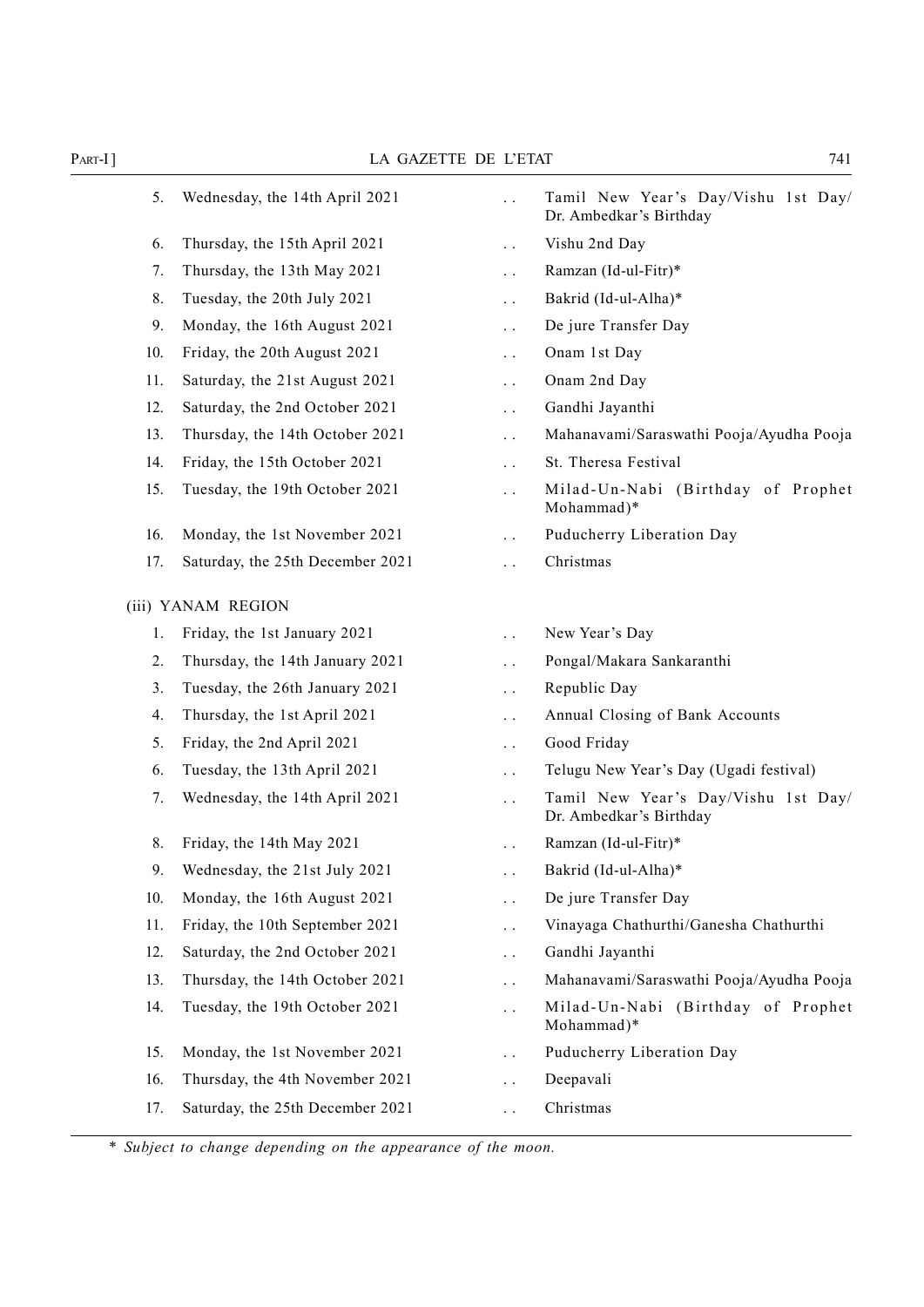# APPENDIX–III

# TA2<br>
LA GAZETTE DE L'ETAT [ PART-I<br>
APPENDIX-III<br>
RESTRICTED HOLIDAYS – 2021 RESTRICTED HOLIDAYS – 2021

|     | LA GAZETTE DE L'ETAT              |                        | $[$ PART-I                                                                                          |
|-----|-----------------------------------|------------------------|-----------------------------------------------------------------------------------------------------|
|     |                                   | <b>APPENDIX-III</b>    |                                                                                                     |
|     | <b>RESTRICTED HOLIDAYS - 2021</b> |                        |                                                                                                     |
| 1.  | Wednesday, the 13th January 2021  | $\ddot{\phantom{0}}$   | Bhogi                                                                                               |
| 2.  | Thursday, the 14th January 2021   | $\ddot{\phantom{0}}$   | Pongal/Makara Sankaranthi (for Mahe<br>region)                                                      |
| 3.  | Friday, the 15th January 2021     | $\ddotsc$              | Thiruvalluvar Day (for Mahe region)/Kanuma<br>(for Yanam region).                                   |
| 4.  | Saturday, the 16th January 2021   | $\ddot{\phantom{0}}$   | Uzhavar Thirunal                                                                                    |
| 5.  | Saturday, the 27th February 2021  | $\ddotsc$              | Masimagam                                                                                           |
| 6.  | Thursday, the 11th March 2021     | $\ddotsc$              | Mahasivarathri/Shab-e-Mihraj (for Mahe<br>region)                                                   |
| 7.  | Friday, the 12th March 2021       | $\ddot{\phantom{0}}$   | Shab-e-Mihraj (for Puducherry, Karaikal and<br>Yanam regions).                                      |
| 8.  | Friday, the 19th March 2021       | $\bullet$ . $\bullet$  | Feast of St. Joseph                                                                                 |
| 9.  | Tuesday, the 23rd March 2021      | $\ddot{\phantom{0}}$   | Kandoori Urs Festival* (for Karaikal region)                                                        |
| 10. | Saturday, the 27th March 2021     | $\ddot{\phantom{0}}$   | Shab-e-Barath*/Sri Kailasanathar Temple Car<br>Festival (for Mahe region)/(for Karaikal<br>region). |
| 11. | Monday, the 29th March 2021       | $\ddot{\phantom{0}}$   | Shab-e-Barath* (for Puducherry, Karaikal and<br>Yanam regions).                                     |
| 12. | Thursday, the 1st April 2021      | $\ddotsc$              | Maundy Thursday                                                                                     |
| 13. | Friday, the 2nd April 2021        | $\ddot{\phantom{a}}$ . | Sandana Koodu* (for Karaikal region)                                                                |
| 14. | Sunday, the 4th April 2021        | $\ddot{\phantom{1}}$ . | Easter                                                                                              |
| 15. | Monday, the 5th April 2021        | $\ddotsc$              | Easter Monday                                                                                       |
| 16. | Tuesday, the 13th April 2021      | $\ddot{\phantom{1}}$ . | Telugu New Year's Day (Ugadi festival) (for<br>Puducherry, Karaikal and Mahe regions).              |
| 17. | Thursday, the 15th April 2021     | $\ddot{\phantom{0}}$   | Vishu 2nd Day (for Puducherry, Karaikal<br>and Yanam regions).                                      |
| 18. | Wednesday, the 21st April 2021    | $\ddot{\phantom{0}}$   | Sri Rama Navami (for Yanam region)                                                                  |
| 19. | Sunday, the 25th April 2021       | $\ddot{\phantom{0}}$   | Mahavir Jayanthi                                                                                    |
| 20. | Saturday, the 8th May 2021        | $\ddot{\phantom{0}}$   | Lailathul Qadr* (for Mahe region)                                                                   |
| 21. | Monday, the 10th May 2021         | $\ddot{\phantom{0}}$   | Lailathul Qadr* (for Puducherry, Karaikal<br>and Yanam regions).                                    |
| 22. | Sunday, the 16th May 2021         | $\ddot{\phantom{0}}$   | Ascension (Kristhuvin Vinnettram)                                                                   |